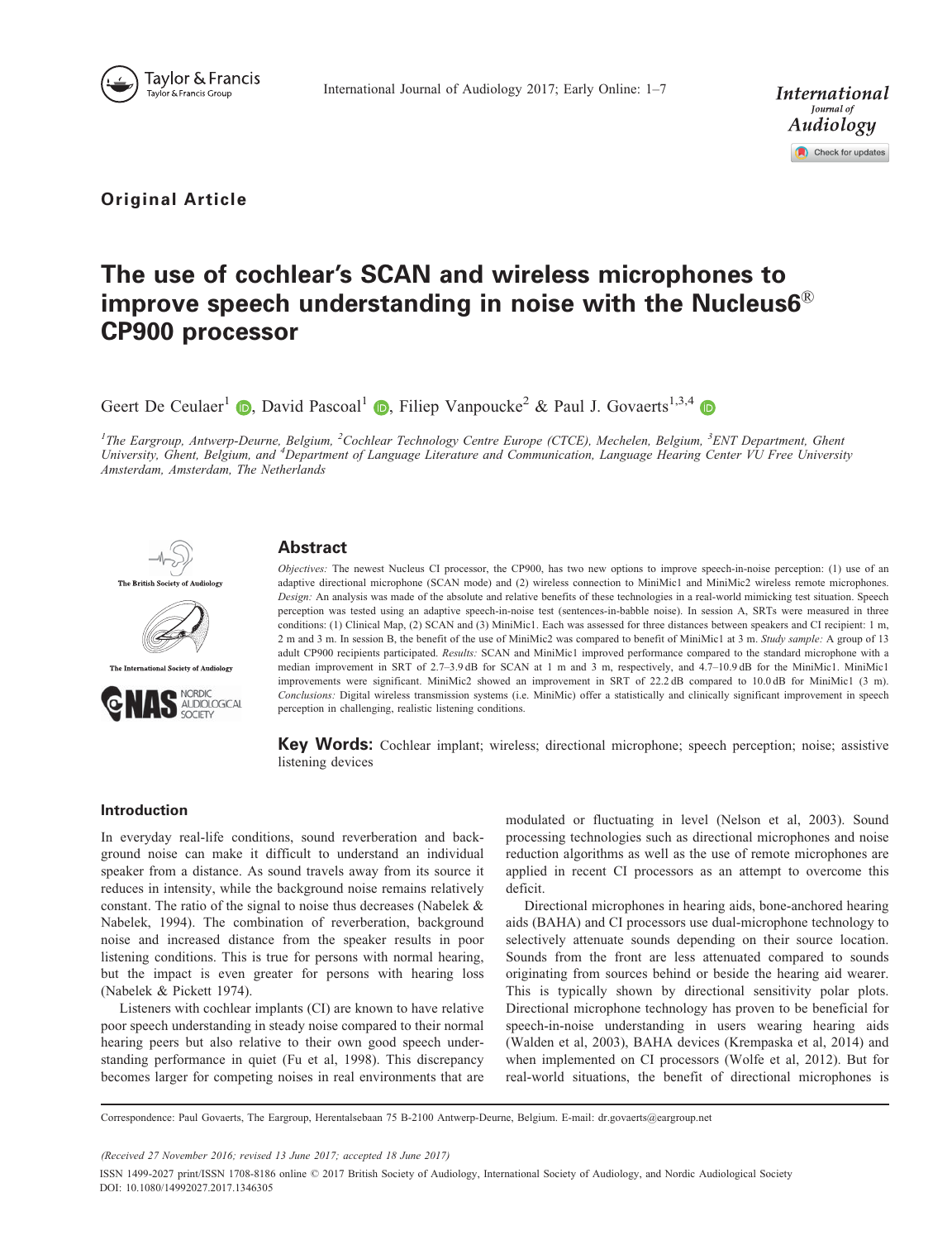| <b>Abbreviations</b> |                                 |  |  |  |  |  |  |  |
|----------------------|---------------------------------|--|--|--|--|--|--|--|
| AD                   | analogue-to-digital             |  |  |  |  |  |  |  |
| ALD                  | assistive listening device      |  |  |  |  |  |  |  |
|                      | BAHA bone-anchored hearing aids |  |  |  |  |  |  |  |
| CI                   | cochlear implant                |  |  |  |  |  |  |  |
| FM                   | frequency modulated             |  |  |  |  |  |  |  |
| NR.                  | noise reduction                 |  |  |  |  |  |  |  |
| <b>SNR</b>           | signal-to-noise-ratio           |  |  |  |  |  |  |  |
| <b>SRT</b>           | speech reception threshold      |  |  |  |  |  |  |  |
| WNR                  | wind noise reduction            |  |  |  |  |  |  |  |

known to decrease with increasing distance as well as with the mixing up of direct and indirect signals in everyday reverberating rooms (Walden et al, [2003\)](#page-6-0).

The Nucleus CP900 processor (Nucleus 6 system) includes new sound processing algorithms for automated gain control, signal-tonoise ratio–based noise reduction (SNR-NR) and wind noise reduction (WNR) (Mauger et al, [2014;](#page-6-0) De Ceulaer et al, [2015](#page-6-0)). The automatic scene classifier called SCAN can activate the appropriate processing strategy in different listening environments. Moreover, SCAN can also switch between three microphone settings using the standard (slightly directional), the zoom (strongly fixed directional) or the beam microphone (adaptive directional). These fixed and adaptive directional microphone settings have proven their benefit over the standard microphone when mounted on CP900 and on former processor designs (N5 CP810 and Freedom) (Wolfe et al, [2012](#page-6-0), [2015a\)](#page-6-0). Most of these directionality studies in CI processors were performed in specific test set-ups with favourable relative orientation of speech and noise sources and executed in double-walled sound-treated room. These conditions are not representative for speech in noise performance in everyday challenging conditions.

Wireless microphones are assistive listening devices (ALDs) designed to help hearing impaired individuals in challenging listening conditions. The microphone is placed near the speaker's mouth and transmits the analogue-to-digital (AD)-converted signal wirelessly to a receiver worn by the listener. By acquiring the signal near its source, the negative effect of both the ambient noise and the distance is reduced, which results in an improved signal-to-noise ratio (SNR). In the past, these microphones were more commonly used in frequency-modulated (FM) and telecoil systems. Lately, new 2.4 GHz digital wireless transmission technology has been developed by ReSound (Jespersen & Laureyns, [2011\)](#page-6-0). These wireless accessories enable the user to connect to a variety of wireless audio sources such as a remote microphone, a mobile phone or a television. Importantly, the use of the 2.4 GHz frequency spectrum omits the necessity to wear a large neck-loop receiver as an intermediate relay station between the accessory and the sound processor. One of these new wireless accessories is a small omnidirectional lightweight clip-on microphone called ''Unite'' (ReSound) or ''MiniMic1'' (Cochlear) remote microphone. A second generation of this clip-on microphone is called ''MultiMic'' (ReSound) or ''MiniMic2(+)'' (Cochlear) ([Figure 1](#page-2-0)). This latter version incorporates a directional microphone that automatically activates when worn by a talker in noisy environments. The Nucleus 6 (CP900) processor has this wireless communication chip on-board and thus possesses the capacity for direct connectivity with these wireless accessories without the need for intermediate devices (Wolfe et al, [2015b\)](#page-6-0). The MiniMic1 has been shown to improve

speech in noise understanding by 11 dB SNR (SRT) in hearing aid recipients (Jespersen & Laureyns, [2011\)](#page-6-0) and by 9 dB in BAHA wearers (Hoffmann et al, [2014](#page-6-0)). Wolfe et al. [\(2015c](#page-6-0)) obtained similar results and also showed equivalent benefit of MiniMic1compared to an adaptive remote microphone system (Roger, Phonak) for situations with low competing noise levels. Only at high competing noise levels (75 dBA), the adaptive remote system outperformed the MiniMic1. For the MiniMic2, an SNR benefit of 15 dB has been shown in hearing aid users when compared to a normal directional microphone in a sound-treated room (Jespersen & Kirkwood, [2016](#page-6-0)).

The objective of this study was to assess the absolute and relative advantage of the new technologies on speech perception in CI recipients. More specifically, the possible benefit of SCAN and MiniMic, on speech perception was assessed in realistic test conditions with the Nucleus 6 (CP900) speech processor.

# **Methods**

An acute within-subjects repeated-measures study was carried out in post-lingually deafened adults with a Nucleus CP900 cochlear implant. Each participant underwent two test sessions.

#### Participants

Thirteen post-lingually deafened adults were recruited from the CI clinic at the Eargroup (Antwerp). [Table 1 d](#page-2-0)escribes the participants' demographic data. All participants were experienced users of the Nucleus cochlear implant system (unilaterally or bilaterally implanted) with at least one month of CP900 experience at the time of testing. Concurrent participation in another study and difficulties additional to hearing impairment that would interfere with the study procedures were considered as exclusion criteria. Written informed consent was obtained from all participants. Prior to taking the tests in noise, participants were systematically assessed with their clinical map for speech in quiet at 70 dB SPL. Since multiple SRTs were measured in the study procedure, only patients with phoneme scores in quiet of 60% or more were included in the study.

For the sake of comparison, normative data were also obtained for the same test set-up with 3 m distance between speaker and recipient. These data were obtained from a group of 13 young adult participants (age range 16–30) with normal hearing.

#### Test set-up

A test situation was created to simulate a CI user having a conversation in a noisy room with a conversational partner located in front of the user at variable distances. The partner was mimicked by a Fostex 6301B Personal loudspeaker (Foster Electric Company, Limited, Tokyo, Japan) placed in front of the CI user at a distance of 1, 2 and 3 m, as shown in [Figures 1](#page-2-0) and [2](#page-3-0). A multitalker babble noise, acquired by recording samples from 100 people speaking in a canteen (Signal Processing Information Base, 1990), was used to create a diffuse noise field by simultaneous but non-correlated presentation through six Alesis Elevate noise generating speakers (inMusicBrands LLC, Cumberland). All these speakers were connected to a PC using a Gigaport Soundcard (ESI Audiotechnik GmbH, Leonberg, Germany). The A§E software platform (Otoconsult nv, Antwerp, Belgium) (Govaerts et al, [2006](#page-6-0)) was used to generate and control the sounds presented.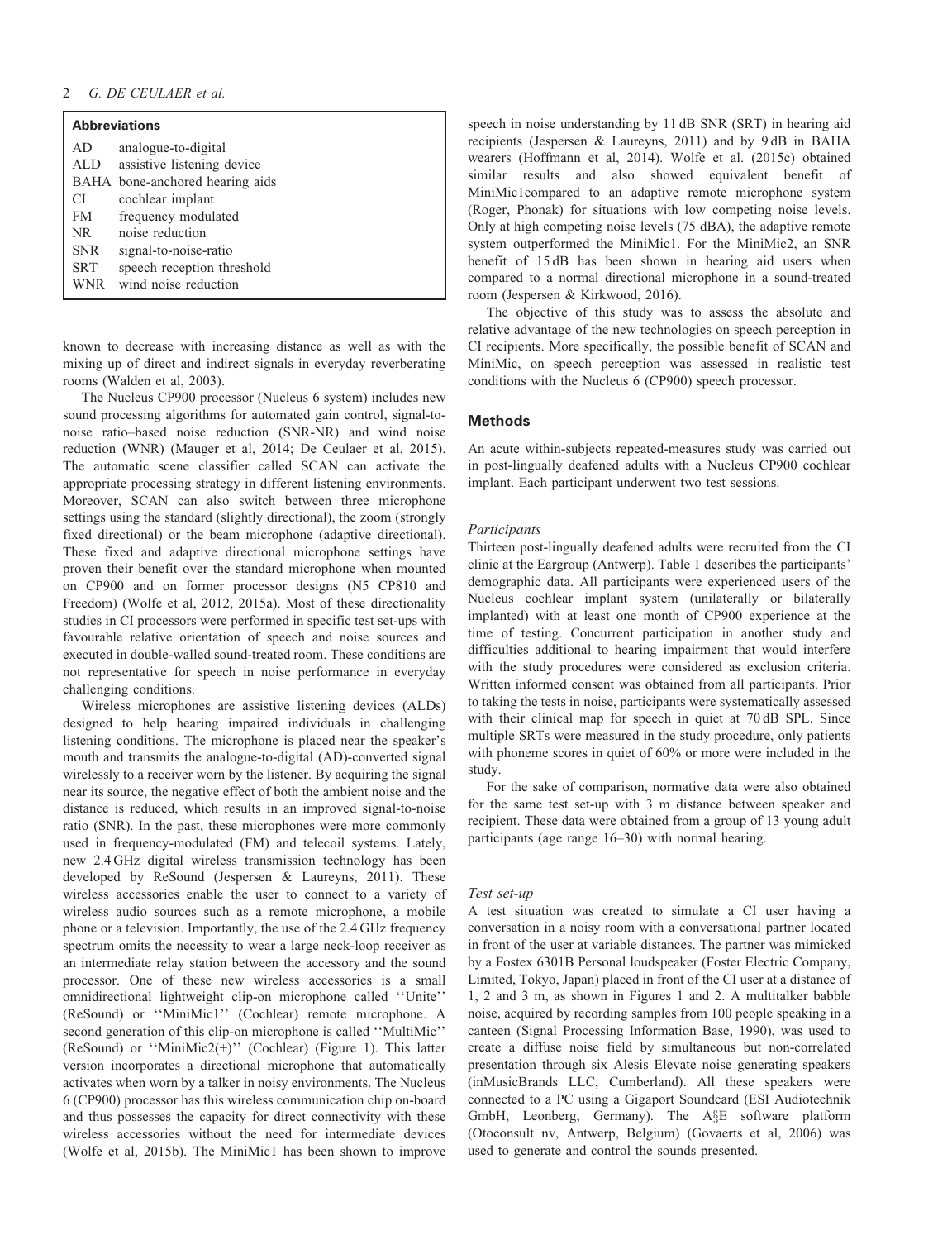<span id="page-2-0"></span>

Figure 1. On the left and in the middle, schematic talker is wearing a MiniMic1 and MiniMic2 around the neck with the Lanyard adjusted so that the remote microphone is optimally placed (ideally 15 cm from the mouth). On the right how this was translated in the test set-up with the positioning of the remote microphone (MiniMic1) 15 cm down from the speech speaker.

| <b>Table 1.</b> Reverberation times of the test room. |
|-------------------------------------------------------|
|-------------------------------------------------------|

|              |      | 500  | 1000 | 2000 | 4000 |
|--------------|------|------|------|------|------|
| RT60<br>0.52 | 0.48 | 0.40 | 0.42 | 0.46 | 0.42 |

RT60 values: Time [seconds] it takes sound in the test room to decay 60dB in level; results are given for different frequencies from 125 to 4000Hz (column headers).

The test room was rectangular with dimensions 6.45 m by  $3.55 \text{ m} \times 2.57 \text{ m}$  high. The room reverberation time was measured using REW room acoustics analysis software (REW v5 software, 2015).The reverberation time (RT60) data of this test room are displayed in Table 1. The background noise level in the room was 37 dBA. The noise speakers were positioned throughout this test room ensuring a uniform noise field at any point of interest in the room.

# Procedures and device fitting

During a first session (A), speech-in-noise testing was performed for three CI processor microphone settings: (1) using the standard microphone setting and the patients clinical map setting (condition ''Clinical''), (2) with the SCAN classifier (condition ''Scan'':  $ASC + ADRO$  and SNR-NR with SCAN) and (3) with the speech processor remotely connected to the MiniMic1 placed 15 cm from the speaker (condition ''MiniMic1''; Figure 1). All three CI microphone settings were evaluated for three distances between speech source and CI recipient, namely 1, 2 and 3 m [\(Figure 2](#page-3-0)). The total number of tests in one recipient in this first session was nine. The order was randomised for each test subject.

In the second session (B), the speech-in-noise testing for conditions ''Clinical'' and ''MiniMic1'' was re-assessed as in session A but only for the distance of 3 m. In addition, speech in noise performance at 3 m was tested with the speech processor remotely connected to the MiniMic2 (condition MiniMic2; Figure 1).

All CI processors had been fitted according to the FOX targetdriven, computer-assisted approach as described in Govaerts et al ([2010\)](#page-6-0), Battmer et al [\(2014](#page-6-0)) and Buechner et al [\(2014](#page-6-0)). For this study, each subject was provided with a new Nucleus 6 (CP900) CI processor for the purposes of testing. No map changes were made to the everyday clinical map. The MiniMic microphones were coupled to the processor using the standard 2.4 GHz connection protocol. The mixing ratio of the MiniMic microphones to processor microphone was set to the default 2:1 mixing. The volume setting of the MiniMic microphones was always set to +6 dB. In case of bilateral (2 CIs) or bimodal stimulation (one CI and a contralateral hearing aid), the participants were instructed to switch off the contralateral device during the test.

#### Outcome measures

Speech perception was tested using the Flemish sentences-in-noise test (Van Wieringen & Wouters, [2008](#page-6-0)). This consists of 36 lists of 10 sentences each, characterised by a varying number of target words (between two and six per sentence). Scores were recorded as the percentage of the target words correctly repeated by the listener.

The presentation level of the speech was fixed at 65 dB SPL (always measured at 1 m distance from each of the individual speech speakers). Non-correlated multi-talker babble noise (Signal Processing Information Base, 1990) was presented simultaneously through the six noise speakers at different levels according to the adaptive algorithm and with a starting level of 55 dBSPL. To allow the SCAN classifier to switch on, the noise was activated 10 sec prior to the presentation of the first sentence in all conditions. The calibration and positioning of the six speakers was such that uniform noise levels were measured at all points of interest in the test room.

The adaptive SRT seeking algorithm in the  $A\S E$  software used an initial signal-to-noise ratio of +10 dB, and an initial step size of 10 dB. The subsequent step sizes were determined by division of the initial 10 dB step by two raised to the power of the number of observed reversals. The minimal step size was set at 1 dB.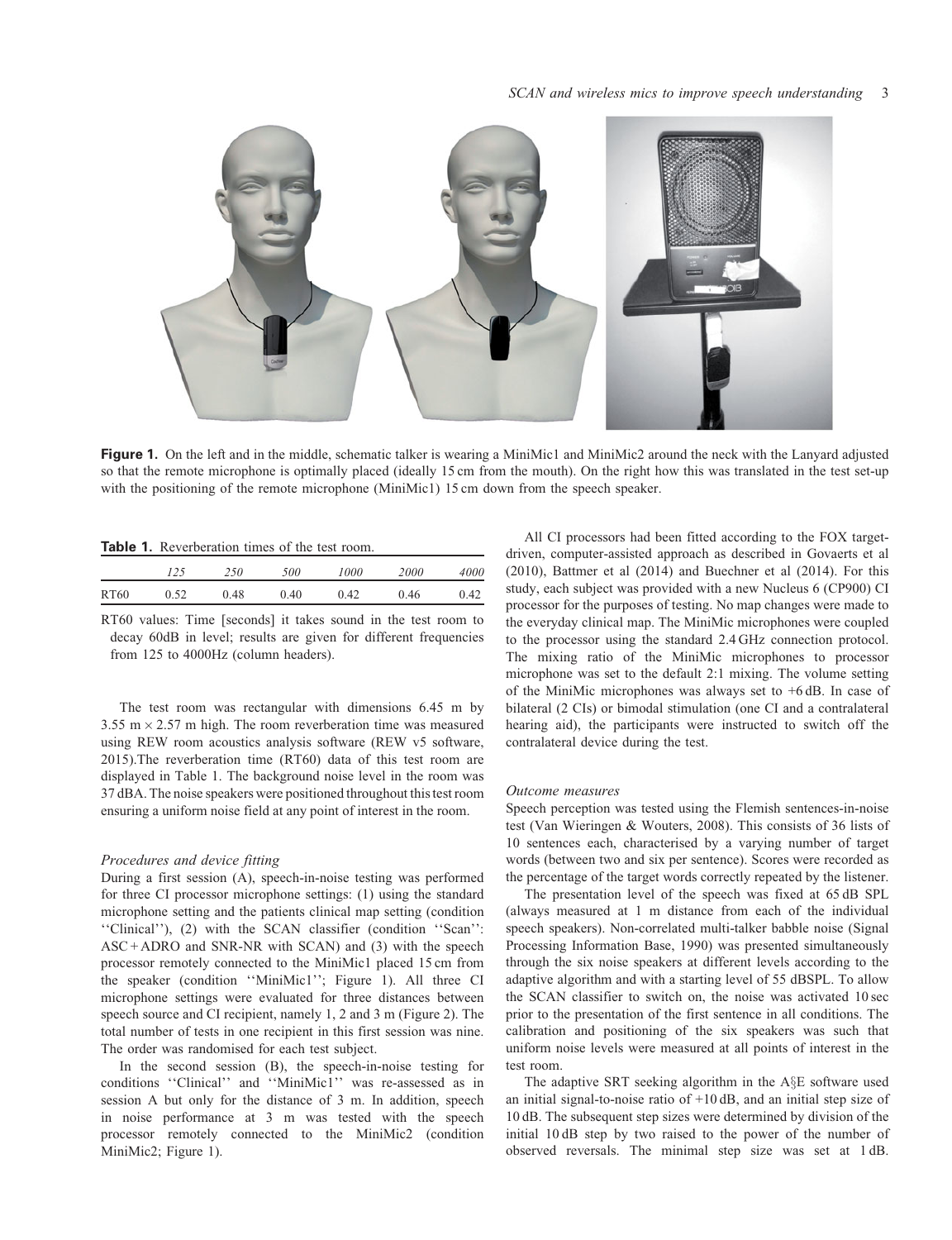#### <span id="page-3-0"></span>4 G. DE CEULAER et al.



Figure 2. The test set-up of the room showing speaker locations. The CI user is seated at 1 m from the first speech speaker. The other two speech speakers are at 2 and 3 m in front of the CI user. Six noise speakers are positioned in the room to assure a uniform multitalker babble noise field. N: Noise presenting speakers; S: Speech presenting speakers.

| Table 2. Subject demographic data including details of the implant type and SmartSound™ used in their Clinical map. |
|---------------------------------------------------------------------------------------------------------------------|
|---------------------------------------------------------------------------------------------------------------------|

| Subject<br>ID   | Age<br>(vears) | CI side   | CP900<br>Side | Duration<br>of $HL$ (yrs) | Duration<br>$CI$ use (yrs) | Implant type $(R + L)$     | SmartSound <sup>TM</sup> Setting<br>'Clinical' | Speech in quiet<br>$@70$ dBSPL* |
|-----------------|----------------|-----------|---------------|---------------------------|----------------------------|----------------------------|------------------------------------------------|---------------------------------|
| S <sub>1</sub>  | 43             | Right     | Right         |                           | 8                          | CI24RE(CA)                 | <b>ASC</b>                                     | 81                              |
| S <sub>2</sub>  | 65             | Right     | Right         |                           | 15                         | CI24M                      | <b>ASC</b>                                     | 82                              |
| S <sub>3</sub>  | 20             | Bilateral | Right         |                           | 17                         | $CI24RE(CA) + CI24R(CS)$   | $ADRO+ASC$                                     | 72                              |
| S <sub>4</sub>  | 79             | Left      | Left          |                           |                            | CI512(CA)                  | $\text{ASC} + \text{Less} 60\text{dB}$         | 85                              |
| S <sub>5</sub>  | 72             | Left      | Left          | 10                        |                            | CI24RE(CA)                 | <b>ASC</b>                                     | 88                              |
| S <sub>6</sub>  | 47             | Right     | Right         |                           | 13                         | CI24R(CS)                  | None                                           | 83                              |
| S7              | 49             | Bilateral | Right         |                           | 14                         | $CI24R(CS)$ + $CI24R(CS)$  | <b>ASC</b>                                     | 90                              |
| S <sub>8</sub>  | 80             | Right     | Right         |                           | 11                         | CI24R(CA)                  | $\text{ASC} + \text{Less} 60\text{dB}$         | 86                              |
| S9              | 56             | Left      | Left          |                           | 12                         | CI24R(CS)                  | <b>ASC</b>                                     | 79                              |
| S <sub>10</sub> | 18             | Right     | Right         |                           | 11                         | CI24R(CA)                  | None                                           | 97                              |
| S <sub>11</sub> | 52             | Bilateral | Right         |                           | 14                         | $CI24R(CS)$ + Digisonic SP | None                                           | 97                              |
| S <sub>12</sub> | 41             | Left      | Left          |                           | 15                         | CI24M                      | None                                           | 96                              |
| S <sub>13</sub> | 29             | Bilateral | Left          |                           |                            | $CI24RE(CA) + CI24RE(CA)$  | None                                           |                                 |

\*Phoneme score on a Flemish CVC word list (NVA).

The algorithm halted after eight reversals. The final SRT was calculated by averaging the SNRs from the last six reversals.

adjustment was applied to set an overall level of significance at 5% (resulting an adjusted significance testing criterion used for these repeated measures at  $p<.002$ ). All analyses were conducted using Statistica software (version 9.1, StatSoft Inc, Tulsa, OK).

# **Statistics**

Nonparametric methods were used for descriptive and analytical statistics. The distribution of the SRT results is presented as boxand-whisker plots representing the five parameter statistics (Tukey, [1977](#page-6-0)). A Friedman ANOVA test with post hoc Wilcoxon matched pairs tests were used for between-group differences. A Bonferroni

# **Results**

The median age of the participants was 49 years (range 18–80 years) with a median duration of pre-implant deafness of 1 year (range 1–10 years). The median duration of CI use was 12 years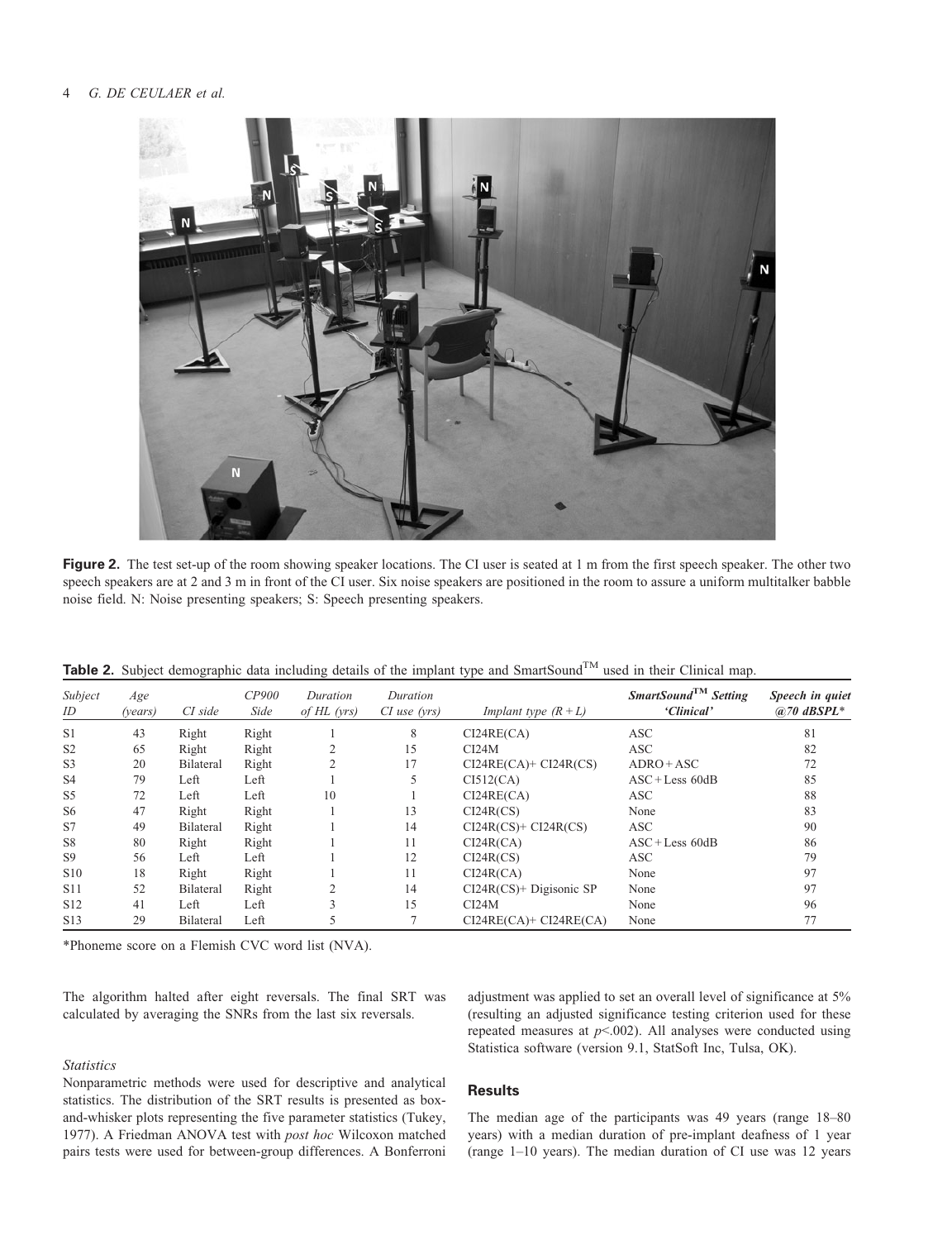Table 3. SRT-results (dB SNR) – and their median – for speech in noise as measured in session A and B for three test conditions (Clinical, Scan and MiniMic) and for 1 m, 2 m and 3 m distance between loudspeaker and subject.

|                 | Session A Clinical |                |      | Session A Scan |                |                | Session A MiniMic1 |                |                | <b>Session B Clinical</b> | <b>Session B MiniMic1</b> | Session B MiniMic2 |
|-----------------|--------------------|----------------|------|----------------|----------------|----------------|--------------------|----------------|----------------|---------------------------|---------------------------|--------------------|
|                 | 1 <sub>m</sub>     | 2 <sub>m</sub> | 3m   | 1~m            | 2 <sub>m</sub> | 3 <sub>m</sub> | 1 <sub>m</sub>     | 2 <sub>m</sub> | 3 <sub>m</sub> | 3m                        | 3 <sub>m</sub>            | 3 <sub>m</sub>     |
| S <sub>1</sub>  | $-3.3$             | 4.4            | 4.2  | $-5.9$         | 2.2            | 1.1            | $-9.7$             | $-5.3$         | $-3.4$         | 4.8                       | $-3.3$                    | $-21.1$            |
| S <sub>2</sub>  | $-2.8$             | 3.4            | 8.1  | $-7.7$         | 2.7            | 4.2            | $-4.8$             | $-3.4$         | 3.3            | 6.4                       | $-4.9$                    | $-21.1$            |
| S <sub>3</sub>  | 7.2                | 5.9            | 21.6 | $-5.9$         | 3.0            | 8.3            | 2.5                | $-7.8$         | 5.3            | 12.1                      | $-2.0$                    | $-16.6$            |
| S <sub>4</sub>  | 5.0                | 0.6            | 8.8  | $-3.4$         | $-1.6$         | 2.7            | $-5.0$             | $-5.3$         | $-3.8$         | 0.5                       | $-7.0$                    | $-20.6$            |
| S <sub>5</sub>  | 0.8                | 2.2            | 2.9  | $-7.8$         | $-0.2$         | 4.7            | $-9.2$             | $-7.8$         | $-1.3$         | 9.0                       | $-7.3$                    | $-19.8$            |
| S <sub>6</sub>  | 1.3                | 7.2            | 17.7 | $-5.3$         | 4.8            | 12.2           | $-7.0$             | $-8.1$         | 0.5            | 10.0                      | $-1.3$                    | $-9.9$             |
| S7              | $-3.3$             | 3.3            | 8.8  | $-4.1$         | 2.2            | 6.6            | $-6.7$             | $-3.0$         | $-2.8$         | 6.1                       | $-4.1$                    | $-20.6$            |
| S <sub>8</sub>  | $-3.4$             | 1.6            | 11.6 | $-4.1$         | $-2.7$         | 0.9            | $-4.8$             | $-7.2$         | $-1.6$         | 7.6                       | $-2.2$                    | $-18.9$            |
| S <sub>9</sub>  | $-0.8$             | 4.1            | 9.1  | $-0.6$         | 3.9            | 9.8            | $-4.5$             | $-3.2$         | 7.8            | 1.8                       | $-3.6$                    | $-19.4$            |
| S <sub>10</sub> | $-4.7$             | $-0.9$         | 3.1  | $-5.9$         | $-3.1$         | $-0.9$         | $-8.9$             | $-7.7$         | $-7.8$         | 0.4                       | $-6.4$                    | $-20.0$            |
| S <sub>11</sub> | $-6.1$             | $-2.3$         | 7.2  | $-7.8$         | 1.6            | $-0.9$         | $-11.9$            | $-9.5$         | $-5.9$         | 1.9                       | $-6.7$                    | $-17.9$            |
| S <sub>12</sub> | $-9.7$             | $-3.4$         | 1.1  | $-3.4$         | $-2.5$         | 3.1            | $-9.4$             | $-9.8$         | $-8.6$         | 2.5                       | $-8.7$                    | $-19.5$            |
| S <sub>13</sub> | $-3.4$             | 6.6            | 4.5  | $-7.8$         | 0.3            | 1.9            | $-9.4$             | $-7.0$         | $-2.3$         | 4.5                       | $-4.6$                    | $-16.0$            |
| Median          | $-3.3$             | 3.3            | 8.1  | $-5.9$         | 1.6            | 3.1            | $-7.0$             | $-7.2$         | $-2.3$         | 5.4                       | $-4.3$                    | $-19.4$            |

A lower score indicates better performance.



Figure 3. Left panel: Results of the session A shown as Box plots of the SRT distributions in the nine conditions, with Clinical Map settings, with use of default N6 SCAN settings and with use of MiniMic1 and this for the three test distances. Right panel: Results of session B shown as Box plots of the SRT distribution for Clinical, MiniMic1 and MiniMic2 condition at 3 m. In both panels also, the results for Normal Hearing persons at 3m are shown. Median values for SRT in dB are shown, with 25% and 75% quartiles and whiskers showing the minimum and maximum values for each condition. Outliers are labelled with crosses (+).

(range 1–17 years). All participants used the Nucleus ACE strategy in their map fitting.

The median speech-perception score in quiet, expressed as per cent correctly identified phonemes for Flemish monosyllables delivered at 70 dB SPL was 85% (range 72–97%).

All individual SRTs in noise are listed in Table 3 and their distributions are depicted in Figure 3. The distributions of the within-subject benefit of the Scan and MiniMic results are given in [Figure 4.](#page-5-0)

Session A showed median SRTs in the Clinical condition of  $-3.3$ ,  $3.3$  and  $8.1$  dB SNR for distances of 1, 2 and 3 m, respectively. For the Scan condition, these were  $-5.9$ , 1.6 and 3.1 dB SNR. The Scan settings outperformed the Clinical settings in 32 out of 39 paired results. The median within-subject SRT

benefit of scan compared to Clinical was 2.7 dB SNR at 1 m, 2.2 dB at 2 m and 3.9 dB at 3 m. The within-subject differences between Scan and Clinical were not statistically significant  $(p = 0.01, p = 0.03$  and  $p = 0.005$  for the three respective distances). The median SRT in the MiniMic1 condition was  $-7.0$ ,  $-7.2$  and  $-2.3$  dB SNR for the distances of 1, 2 and 3 m, respectively. The MiniMic1 settings outperformed the clinical settings in 38 out of 39 paired cases. The median within-subject SRT benefit of MiniMic1 compared to clinical was 4.7 dB SNR at 1 m, 7.3 dB at 2 m and 10.9 dB at 3 m. The within-subject differences between MiniMic1 and Clinical were statistically significant for all distances  $(p < 0.002$  for the three distances), whereas between MiniMic1 and Scan they were only significant for the 3 m distance test ( $p = 0.001$ ).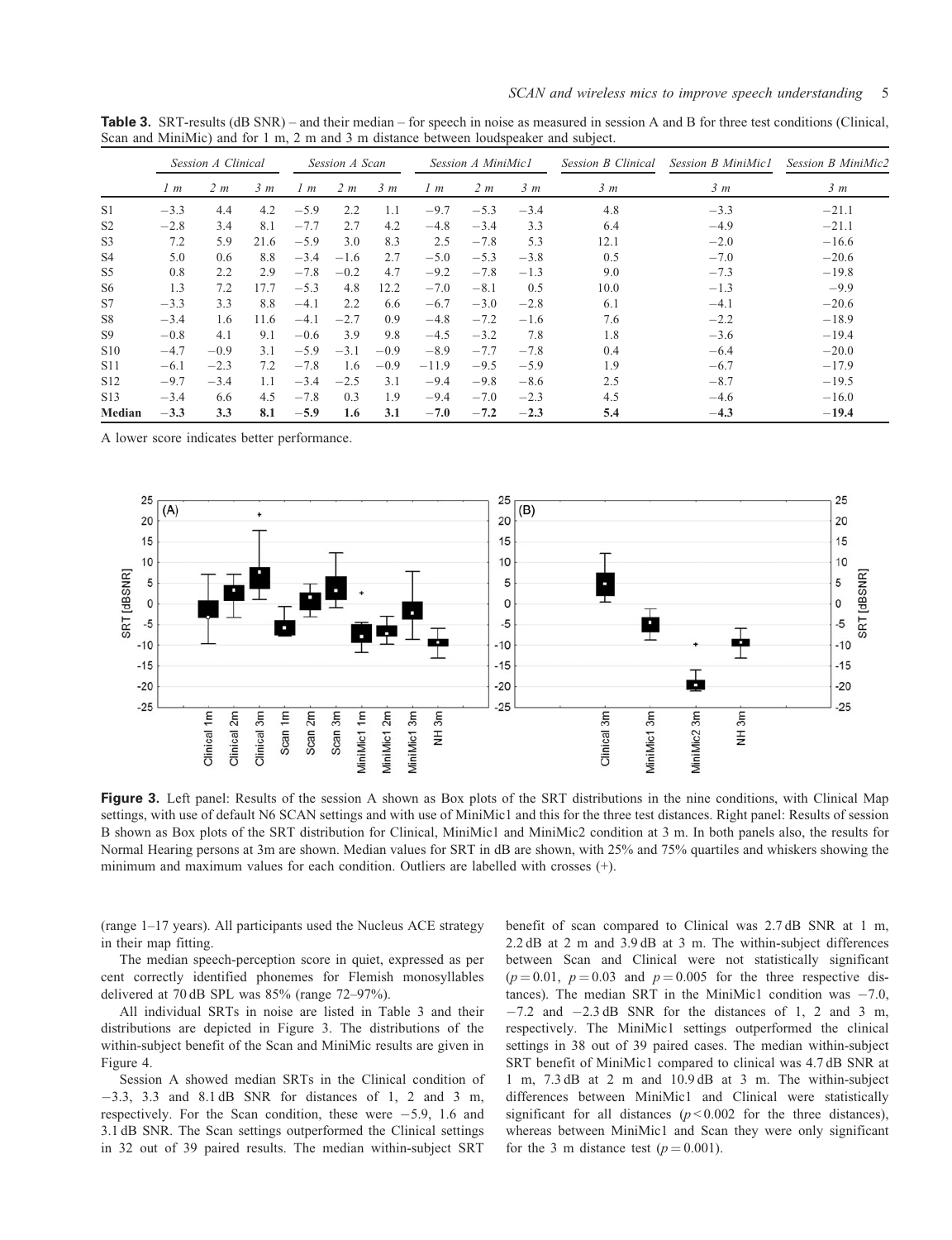<span id="page-5-0"></span>

Figure 4. Left panel (A) Box plots show the SRT benefit for MiniMic1 over Clinical analogue for 1, 2 and 3 m of distance between speaker and CI recipient in session A and right panel (B) Box Plots of MiniMic1 and MiniMic2 benefit at 3 m found in session B. Median values for SRT in dB are shown, with 25% and 75% quartiles and whiskers showing the minimum and maximum values for each condition. Outliers are labelled with open dots (o) and significant benefits over the clinical analogues ( $p \le 0.002$ ) are marked by stars (\*).

Session B showed a median SRT at 3 m distance of 5.4 dB SNR for the Clinical condition,  $-4.3$  dB SNR for MiniMic1 and  $-19.4$  dB SNR for the MiniMic2. Within-subject comparisons showed statistical significance for MiniMic2 being better than MiniMic1 ( $p = 0.001$ ) which in its turn was significantly better than Clinical ( $p = 0.001$ ).

The median SRT for normal-hearing participants for a distance of 3 m was  $-9.4$  dB SNR (range  $-6.1$  to  $-13.1$  dB SNR). This SRT is statistically significant better than median SRT in CI participants in the Clinical condition ( $p = 0.001$ ) but significant worse than median SRT in the CI participants in the MiniMic2 condition  $(p = 0.001)$ . It is not significantly different from the MiniMic1 condition results ( $p = 0.003$ ).

# **Discussion**

This study shows that in a realistically mimicked everyday noisy listening condition, wireless remote microphones like the MiniMic1 and MiniMic2 offer a statistically and clinically significant benefit over the use of the standard clinical microphone setting. A smaller but not significant benefit is also observed for the use of the default SCAN microphone setting. This is the first study that assesses the relative benefit of both technologies in a realistic and challenging everyday situation.

#### Adaptive directional microphone benefit

Previous studies on directional microphones in cochlear implants have focussed on speech-in-noise assessments in less realistic test settings. For instance, such studies would use non-modulated speech-shaped noises that typically originate from one single or a limited number of sources located at favourable positions to maximally exploit the underlying technology (Wolfe et al, [2012](#page-6-0), [2015a](#page-6-0)). Such test set-ups have demonstrated a 6 dB SNR benefit of

SCAN compared to the standard Clinical microphone in Nucleus 5 (CP800) and Nucleus 6 (C900) CI processors. This is more than twice the 2.7 dB advantage of Scan condition (at 1 m) found in the current test set-up. The use of a realistically reverberating room as well as the use of a diffuse multi-talker babble noise in the current study probably resulted in lower but more realistic values. Previous work of Wolfe et al, ([2015a\)](#page-6-0) focussed on comparing the default Nucleus 6 settings  $(ADRO + ASC + SNR - NR + SCAN)$  to the default Nucleus 5 settings (ADRO + ASC). They found an overall improvement in the speech-in-noise intelligibility score of 27% and an isolated 9% improvement for the SNR-NR algorithm only. Considering a 9.3%-per-dB slope (for AzBio sentence lists in noise in adults (Spahr et al, [2012](#page-6-0))), this would be in line with a benefit approximating  $3 dB$  SNR when going from  $ADRO + ASC$  to  $ADRO + ASC + SNR - NR + SCAN$ , and a 1 dB SNR improvement attributable to the SNR-NR algorithm only. This figure is comparable to the isolated SNR-NR benefit of 1.2 dB SNR found by De Ceulaer et al ([2015](#page-6-0)).

# MiniMic1 benefit

Previous studies on the remote wireless mini-microphone MiniMic1 have shown improved speech-in-noise understanding in hearing aids. For a distance of two metres between recipient and speaker and an exclusive 100% input from the MiniMic1, Jespersen & Laureyns [\(2011](#page-6-0)) found SRT improvements for speech perception in noise of 10.6 dB SNR compared to the device's directional microphone. This benefit dropped to 8.6 dB SNR when mixing the inputs from MiniMic1 and the hearing aid microphone. In BAHA users, Hoffman et al (2014) showed a similar benefit of the MiniMic1 for listening in noise at a distance of 1.2 m. A 7.3 dB SNR difference was found with the directional microphone and an 8.8 dB SNR improvement compared to the omnidirectional microphone. Again, with a mixed input of MiniMic1 and the BAHA microphone this benefit dropped to 3.1 dB SNR. The current study shows similar benefits for CIs in realistically reverberating environment.

# Comparing directional processor microphone versus omnidirectional wireless microphone, relative benefit

In contrast to other studies, the current study also allows withinsubject comparison of two techniques. It is therefore possible to draw conclusions on the best use of each of both technologies. Up to a distance of 1 m, the speech-in-noise SRTs showed no significant difference between use of Scan and MiniMic. When the speaker became more distant to the CI recipient, the MiniMic1 significantly outperformed the SCAN technology. This comes as no surprise as speech will continue to reach the MiniMic1 with the same intensity because its relative distance to the speaker does not change. For the Scan, on the other hand, the speech must travel an increased distance to reach the processor microphone. It is noteworthy that on average for speech presented at 3 m distance in a noisy environment, a CI recipient using the MiniMic1 understood as much as a participant with normal hearing without any assistance.

#### MiniMic2 benefit

The only other study reporting on results with the same remote wireless remote microphone MultiMic/MiniMic2(+) is the white paper by Jespersen & Kirkwood ([2016\)](#page-6-0). They found an SRT